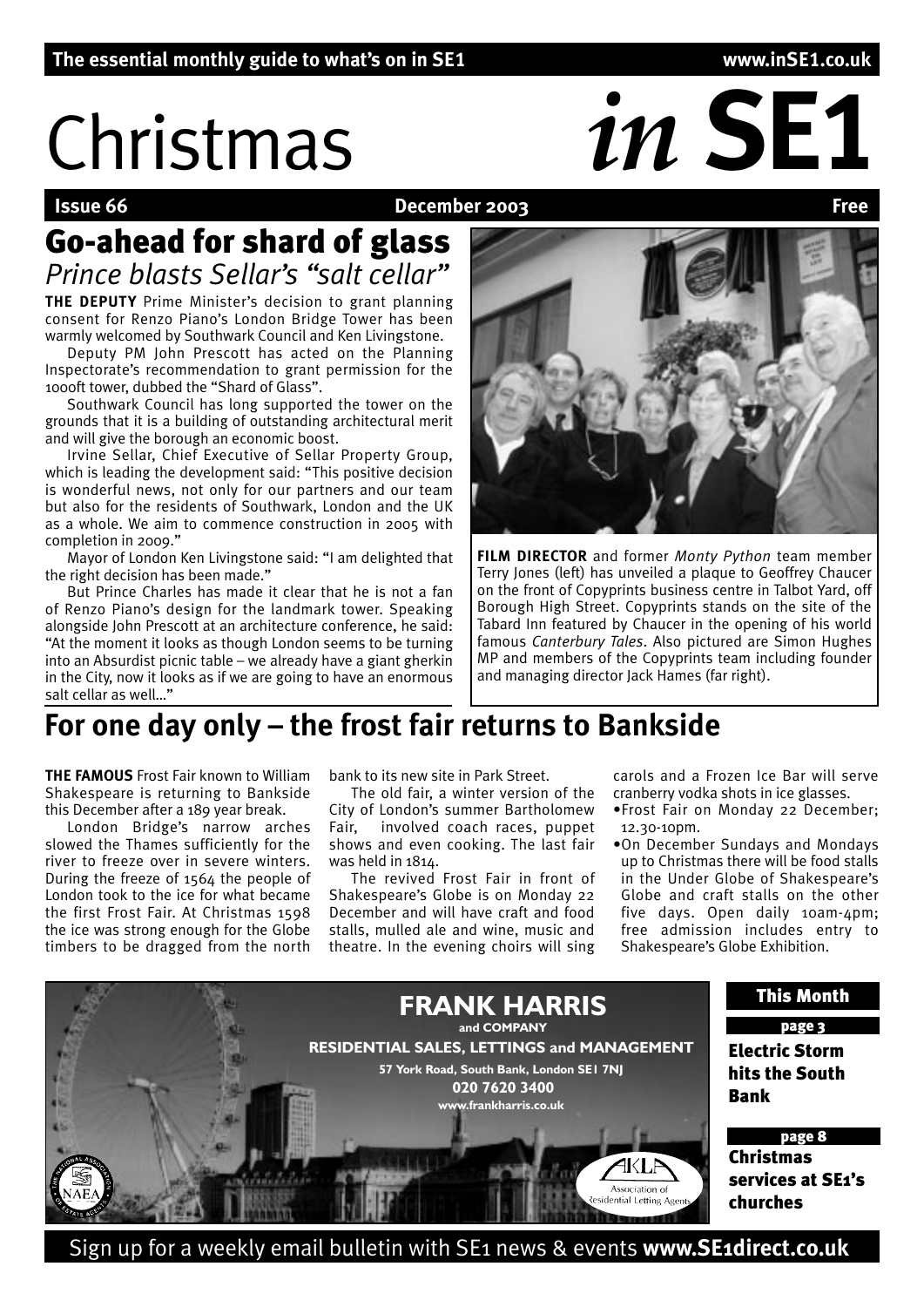*in* **SE1 DECEMBER 2003 www.***in***SE1.co.uk**

# December *in* **SE1**

### **27 Blackfriars Road London SE1 8NY**

TEL 020 7633 0766 020 7401 2521 EMAIL newsdesk@*in***SE1**.co.uk WEB www.*in***SE1**.co.uk

© 2003 Bankside Press www.banksidepress.com

**EDITOR** Leigh Hatts

PRODUCTION EDITOR James Hatts

**CONTRIBUTORS** Farouk Campbell Anne Critchley Crystal Lindsay Marion Marples Marlies Morsink Elizabeth Peasley

PRINTED BY Copyprints Ltd, 1 Talbot Yard, SE1 1YP

### **ADVERTISING**

rates call us for a rate card on 020 7633 0766 or email sales@*in***SE1**.co.uk

### **SUBSCRIPTIONS**

by post in the UK please send a cheque for £6 to the address above, made payable to *in* **SE1**. Please specify starting issue.

### **LISTINGS**

considered for inclusion next month should be sent by 19 December to the Listings Editor at the above address, or by fax or email.

### **DISCLAIMER**

Every effort is made to ensure the accuracy of our listings and features but all details are subject to alteration by venues and organisers and no responsibility can be accepted for any inaccuracies.



For details of our competitive

To receive the next 12 issues

Details of events to be

### Lottery boost for Red Cross Garden

**RED CROSS** Garden in Redcross Way is to receive £514,500 from the Heritage Lottery Fund towards Bankside Open Spaces Trust's work to restore the site.

Situated in a conservation area, the garden is considered to be one of the best surviving examples of the social housing and environmental schemes of Octavia Hill. Restoration of will reflect the original design of features

such as railings and furniture, faithfully re-create lawn and planting beds, and provide learning tools to open up the Garden's history for everyone. A full-time Community Gardener will be employed.

Helen Firminger, Director of Bankside Open Spaces Trust, said: "We expect five times as many visitors to the garden after its official reopening, and we hope Octavia Hill would be proud."

## **Court victory for SE1 pedicab firm**

**TAXI DRIVERS** have failed in their bid to force Bugbugs, which has been providing emission-free passenger transport since 1998, to apply for licences. A judge at the High Court has upheld an earlier ruling that the trishaws or pedicabs are exempt.

Cathy Stuart, co-director of the Chancel Street business operating 140 threewheel cycles, said: "There is no way that we are a serious threat to the black cabs. Not only have trishaws cut down on pollution but they have

created jobs. If we had lost this case it could have put us out of business."

The London Taxi Drivers Association spokesperson said: "We cannot see the benefit to Londoners of having these vehicles on our roads. They are clogging up bus lanes, causing more congestion and operating without supervision in a way which means they charge whatever they can. We would rather see them disappear." •*www.bugbugs.co.uk*

•*www.ltda.co.uk*

### **All change at Waterloo Green Trust**

**THIS MONTH** Phaedra Mawle, Director of Waterloo Green Trust, leaves for a new post in Bristol.

She will live on a 40 foot houseboat and be working on the refurbishment of a major Victorian park there.

"I shall miss the incredible vibrancy of the local area and all the opportunities here" says Phaedra. But she is confident that the posititive environmental work in SE1 will continue.

Phaedra has been with Waterloo Millennium Green since its inception. She has enjoyed particularly working with local children and helping pupils from Johanna School to establish 200 plants in the water feature. "They were an absolute delight" she says.

A new director will be joining Project Manager Will Stevens and Administrator Deborah Shears in the New Year.



3 mins from Southwark station • 5 mins from Tate Modern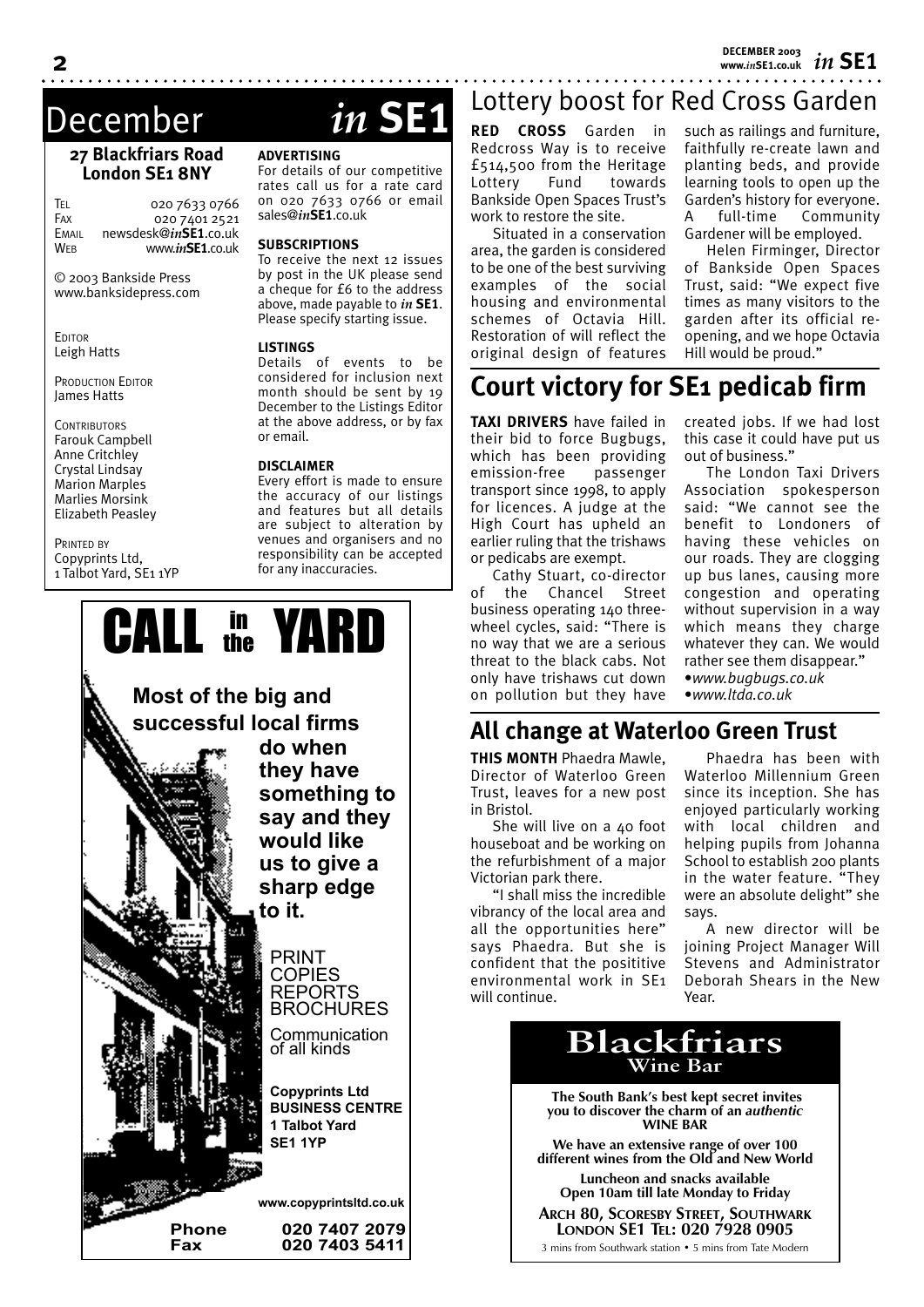# *in* **SE1 DECEMBER 2003 www.***in***SE1.co.uk**

# Electric Storm hits the South Bank

**THE SOUTH** Bank riverside from Jubilee Gardens to the IBM building is being brightly lit through the winter nights by the Shell Electric Storm with trees illuminated every evening.

A colourful mist movement, with music and light, is constantly changing as the Storm reacts in harmony with prevailing weather conditions. The precise nature of the 'storm' will vary each evening.

A full size wind turbine

alongside Jubilee Gardens is generating more power for the National Grid than the amount being taken to maintain the project.

Shell UK chairman Clive Mather, speaking at the champagne launch, said: "Shell Electric Storm will bring to life the tremendous potential of renewable energy sources, and the future world of wind energy. It will demonstrate clearly the power that comes from just one wind turbine."

Trade Secretary Patricia Hewitt, inaugurating the Storm by remote control from the Shell Centre, said: "I hope Shell Electric Storm will capture the imagination of Londoners and visitors to the capital while helping to build awareness of renewable energy sources in an exciting way.'

Special projections on the Shell Centre will mark the start of Advent on Monday 1 December, Christmas Day and New Year's Eve.

### A wickedly long delay?

**THE WICKED** Bar and Nightclub licensing hearing will be resumed in January. The hearing opened in early October but after less than two days was suspended following legal dispute.

The Borough club is seeking permission for live sex acts in its Tooley Street premises. Opponents fear that the granting of permission could set a precedent for other parts of London.

### **SE1 watering holes in 2004 pub guides book**<br>feature

**3**

**THE 2004** *Which? Pub Guide* includes the Fire Station in Waterloo Road among 35 London pubs. The book selects the top 1,000 in the country after a resolutely independent inspection and anonymous visits. All have to serve food and at the Fire station it is the plum bread and butter pudding which is highlighted.

The 2004 *Good Beer Guide*, edited by CAMRA's Roger Protz, has nine SE1 pubs. It highlights the award-winning Royal Oak in Tabard Street and Young's Founders Arms on Bankside and Wheatsheaf in Borough Market. The Lord Clyde, in Clenham Street since Queen Anne's reign, is recommended both for its ales and for being run by the same family for 50 years.

Both publications make fascinating reading and the *Good Beer Guide* has in addition a useful section on breweries.

- • *Which? Pub Guide* (Which? Books £15.99)
- • *Good Beer Guide* (CAMRA £12.99)



### **Pope names new Archbishop of Southwark**

**BISHOP OF** Northampton Kevin McDonald is to be the next Roman Catholic Archbishop of Southwark. The enthronement is on Monday 8 December, the Feast of the Immaculate Conception, at St George's Cathedral in Lambeth Road.

Bishop McDonald, 57, had special responsibility for Anglican and Roman Catholic

relations at the Vatican from 1985 until 1993.

The retiring Archbishop Michael Bowen said: "I am delighted that the Holy Father has appointed Bishop McDonald to succeed me. He is an excellent choice and my anxieties for the future of the diocese are now happily resolved."

•*www.rc.net/southwark*

**BERMONDSEY BOUTIQUE** Cockfighter of Bermondsey, also found in the West End's Bruton Place, has opened a fashion boutique for Bermondsey shoppers at its headquarters<br>at 96 Bermondsev at 96 Bermondsey Street. The new shop is opening at first on Wednesdays, Thursdays

until 7pm. • *www.cockfighter.co.uk* •T 020 7357 6482

and Fridays from 11am

**GERMAN MARKET CANCELLED** The planned Christmas German<br>alongside alongside the Oxo Tower has been cancelled. A German Market is now being held in the Millennium Dome as part of the Winter Wonderland event. Meanwhile the South Bank has a fun fair open every night alongside Oxo Tower Wharf until Sunday 21 December.

 **SE1 Snippets > > > > >**

**RESTAURATEUR ON TV** Robert Didier, owner of the now closed Petit Robert in Park Street, is currently to be seen in the ITV1 series *Kiss Your Boss Goodbye* starting work on a house in a Welsh forest. His problems include not having planning permission.<br>His SE1 restaurant i restaurant closed earlier this year due to uncertainty over Thameslink 2000.

**SHANLEY LEAVES WHARF** Textile artist and dress designer Lauren Shanley is closing her shop this month after 11 years at Gabriel's Wharf. One of the longest standing designers there, she will continue to work from her Deptford studio. From 5 to 7 December she is showing a new collection at the<br>Midland Grand St Midland Pancras.

# **[ SE1 Direct ]**

Get a weekly email bulletin from the 'in SE1' team with the latest news and events

> Sign up now free at **www.SE1direct.co.uk**



# **London City Churches**

Drawings by Paul Middleton of all 41 churches in the Square Mile with profiles by Leigh Hatts

£8.99

*Available from Calder Bookshop, Riverside Bookshop and Southwark Cathedral Shop or post free from Bankside Press 27 Blackfriars Road, London SE1 8NY* www.londoncitychurches.com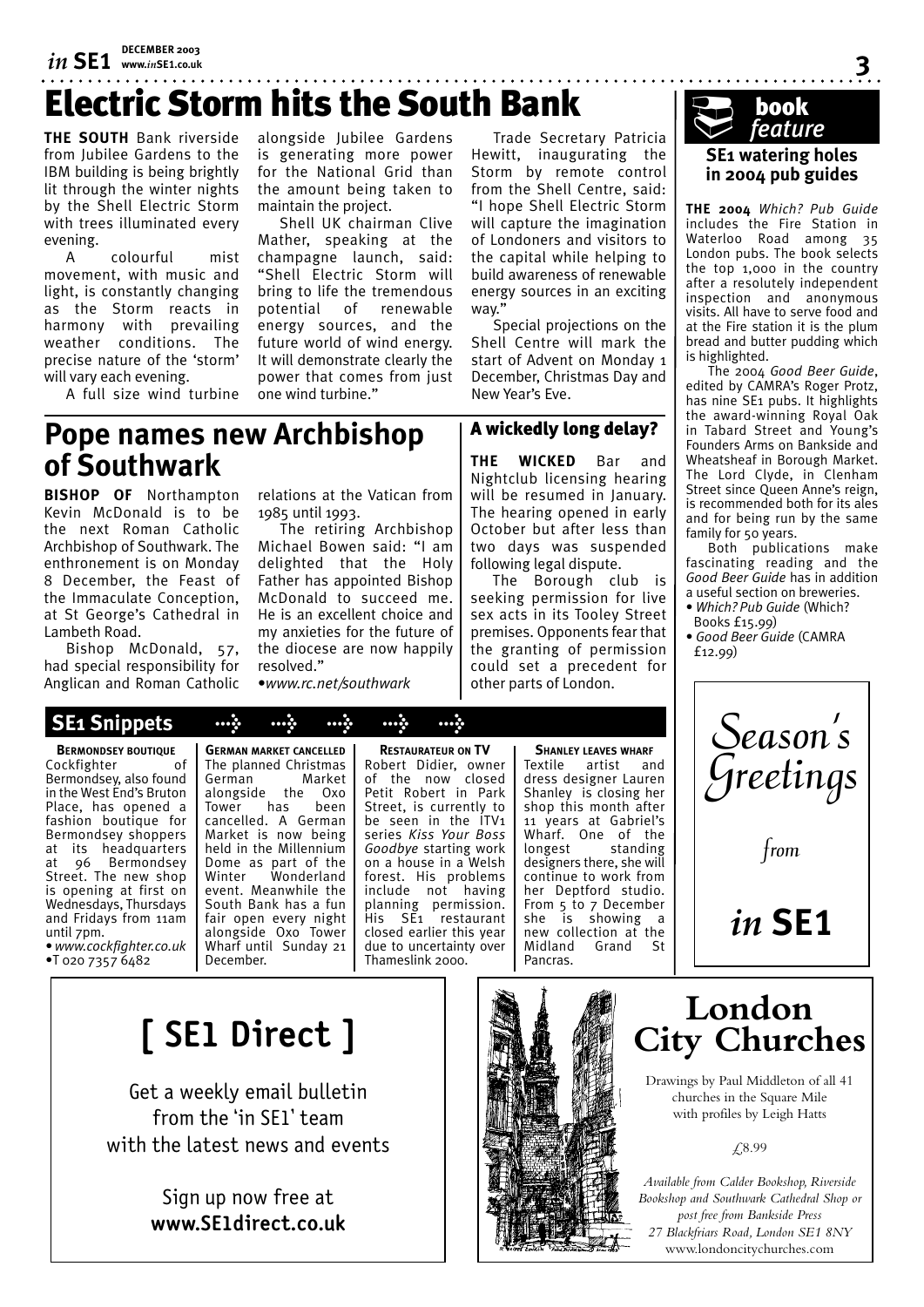# movie · *review*

**4**

### **The Matrix Revolutions at the BFI London IMAX**

**DOROTHY GOES** in search of Oz: thus the final part of the Matrix trilogy seems to find Keanu Reeves on a journey into Machine World with the redoubtable Trinity at his side. But who or what is the Wizard?

This episode is a playground of ideologies: computer world of games meets every mystic journey the human race holds dear - Kung Fu, Karma and reincarnation itself.

Those hoary old adversaries, Good and Evil, are embodied in the form of Neo versus Agent Smith in a superhuman struggle for freedom. All depending on your nation of freedom, that is. Matrix Revolutions has lost the vision of the first film but it's a visually stunning ride and the IMAX is the only place top see it. •Matrix is showing at the BFI

- London IMAX back to back on Saturdays and Sundays at 12pm, 3pm, 6pm and 9pm with special midnight shows on Fridays & Saturdays.
- £12.50 (conc £11.50)
- •*whatisthematrix.warnerbros. com*

CRYSTAL LINDSAY community\_ *focus*

**Volunteers wanted for Quaker Open Christmas**

**FOR A** week each Christmas the John Marshall Hall is transformed into a welcoming home for the homeless and an energetic group of volunteers. The work may be exhausting and challenging but it is also rewarding. Quaker Homeless Action was founded 30 years ago and now works alongside Crisis and drug and alcohol addiction groups in a variety of rehabilitation schemes.

Open Christmas provides accommodation, cooked meals and company for those for whom the Crisis shelter is too intimidating. Volunteers spend time helping with 'chores' and most importantly talking with, listening to the guests as well as helping with art, literacy and photographic workshops.

Volunteers are needed, especially for the night shifts from 9.30pm and 8.30am. The others run from 8am to 3pm or 2.30pm to 10pm. You are asked to commit to between 2 and 6 shifts. Please contact Hannah Green on 020 7033 0093, or *qhaadmin@fish.co.uk*

**New Arch Theatre**

Under Waterloo station www.geoids.org.ul

### **Wednesday 10 to Saturday 13 December THE MERRY GENTLEMAN**

*7.30pm* Christmas musical by Julian Slade. Performed by Geoids amateur operatic group. \_\_\_\_\_\_\_\_\_\_\_\_\_\_\_\_\_\_\_\_\_\_\_\_\_\_\_\_\_\_\_\_\_\_\_

**Old Vic**<br>T 0870 060 6628 www.oldvictheatre.com

### **Until Saturday 3 January MESSIAH**

*Mon-Fri 8pm; Sat 5 & 8pm; £10-£30* Steven Berkoff performs in and directs his own controversial play, *Messiah: Scenes From A Crucifixion*. A radical and controversial retelling of Christ's life and death and exploring the idea of Christ as a revolutionary, planning and executing a daring plot to fulfil messianic prophecies and encourage the overthrow of the occupying Roman forces. In 2000 Messiah won The Scotsman Fringe First Award at the Edinburgh Fringe Festival. Starring Greg Hicks as Christ and Steven Berkoff as Satan, Michael Jenn as Pontius Pilate, Ray Sawyer as Caiphus, John Coyne as John The Baptist and Brendan Hughes as Judas.Tickets available online from *www.inSE1.co.uk/messiah*

### \_\_\_\_\_\_\_\_\_\_\_\_\_\_\_\_\_\_\_\_\_\_\_\_\_\_\_\_\_\_\_\_\_\_\_ **Royal National Theatre**<br>South Bank **T** 020.7

T 020 7452 3000 www.nationaltheatre.org.uk

### **Until Tuesday 30 December DEMOCRACY**

*Cottesloe Theatre; 7.30pm; £10-£25* Première of a play by Michael Frayn based on the true story of Willy Brandt's office which included a spy.

### **Until Tuesday 20 January MOURNING BECOMES ELECTRA**

*Lyttelton Theatre; 6.15pm; £10-£34* Helen Mirren plays Christine Mannon and Eve Best her daughter in Eugene O'Neill's mighty epic, based on Aeschylus' *Oresteia*.

### **Wednesday 10 December to Saturday 6 March**

### **PLAY WITHOUT WORDS**

*Lyttelton Theatre; 7.45 pm; £10-£34* A vibrant, wicked satire of class conflicts and sexual desire set in Swinging Sixties London and told exclusively through movement and music.

### **Thursday 4 December to Saturday 20 March**

### **HIS DARK MATERIALS PART I**

*Olivier Theatre; 7.30 pm; £10-£34* A journey through worlds familiar and unknown. For Lyra and Will it's a coming of age and transforming spiritual experience. Their great quest demands a savage struggle against the most dangerous of enemies.

### **Saturday 13 December to Saturday 20 March**

### **HIS DARK MATERIALS PART II**

*Olivier Theatre; 7.30 pm; £10-£34* Second part of this epic production with a cast of more than 30, including Timothy Dalton and Patricia Hodge.

### **Until Saturday 27 March THE PILLOWMAN**

*Cottesloe Theatre; 7.30pm; £10-£25* A writer in a totalitarian state is interrogated about the gruesome content of his short stories and their similarities to a number of child-murders that are happening in his town. A new play by Martin McDonagh. Cast includes Nigel Lindsay.

**Southwark Playhouse Theatre** 62 Southwark Bridge Rd T 020 7620 3494 www.southwarkplayhouse.co.uk

### **Tuesday 2 to Saturday 20 December FORTY HARES AND A PRINCESS**

*Mon-Sat 7.30pm (matineé sat 3pm); £10 (conc £6; Mon all seats £5)* A Christmas show for those over 7 years of age. Yiddish, Italian, Japanese and Turkish tales told by five actors and a magician. Presented by Wonderful Beast in collaboration with Southwark Playhouse.

### **Saturdays 6, 13 & 20 December ABIYOYO AND THE MUSICIANS OF BREMEN**

### *11am; £5*

Directed by Kathryn Boddy. For 4 years upwards.  $\_$ 

**Union Theatre** 204 Union Street T 020 7261 9876

### www.uniontheatre.freeserve.co.uk **Wednesday 3 to Saturday 20 December**

### **THE WILD PARTY**  *Tue-Sat; £12 (conc £8 )*

Musical's London première. Written by Michael John LaChiusa and shown on Broadway in 2000, (with Eartha Kitt, Toni Collette & Mandy Patinkin), The Wild Party confirms every dark suspicion harboured deep in the American subconscious of New York City in the Twenties being a den of depravity, home to the debauched who celebrate their wicked ways in fashionable and suitably chic bohemian enclaves. Directed by Ben de Wynter and Sasha Regan. \_\_\_\_\_\_\_\_\_\_\_\_\_\_\_\_\_\_\_\_\_\_\_\_\_\_\_\_\_\_\_\_\_\_\_

### **Young Vic**

66 The Cut T 020 7928 6363 www.youngvic.org

### **Until Saturday 31 January SKELLIG**

*7.30pm; Nov previews £17 (conc £8.50)* This year's Young Vic Christmas production for families is David Almond's adaptation of his award-winning story. Directed by Trevor Nunn, until recently artistic director of the National Theatre. Michael has moved into a new neighbourhood. The house is a mess and his parents are distracted because his baby sister is seriously ill. Scrambling through a garage, he discovers something that changes his life, and the lives of those around him. But he knows he mustn't tell anybody about Skellig…

### In the Young Vic Studio: **Thursday 4 December MY DAD'S A BIRDMAN**

*Mon-Sat 10.45am; Tue, Thu & Sat 1.45pm; £6 (child £4)*

New play by David Almond for 3-6 year olds based on themes in Skellig. Lizzie's dad wants to fly like a crow. He's entered the great birdman competition that's taking place next week. It's all he dreams about. He's making wings. He's practising in the kitchen. He's even started eating worms to see what it is like to be a bird! Should Lizzie encourage him, should she try and stop him or enter the competition herself? Last performance on Christmas Eve at  $1.45$ pm.

> **[ SE1 Direct ] The weekly email newsletter from the 'in SE1' team**

**www.SE1direct.co.uk**

**BFI London IMAX Cinema** The Bullring, South Bank T 020 7902 1234 ww.bfi.org.uk/i *Screenings daily except 25 & 26 Dec 10.30am-9.30pm; £7.50, (conc £6.20; child £4.950),*

### **MYSTERIES OF EGYPT 2D (U)**

The Nile River Valley cuts an emerald swath through the desert sands. With its dedicated team of scientists, Mysteries of Egypt explores the magnificent architectural feats, awe-inspiring legends, and amazing history of the ancient Egyptian civilization. Float down the lush Nile and soar over the Valley of the Kings, as stars Omar Sharif and Kate Maberly explore the latest discoveries and uncover many of the mysteries that surround these ancient peoples.

### **GHOSTS OF THE ABYSS 3D (U)**

Academy Award-winning director and master storyteller James Cameron takes you back to the site of his greatest inspiration - the legendary wreck of the Titanic.

### **EVEREST (U)**

The dramatic true story of a team of climbers who fifty years ago found hope, strength and triumph in the wake of tragedy. Their successful ascent of Mount Everest just days after fellow mountaineers and friends died there, is a compelling story about the human spirit and a mountain they love, respect and sometimes fear.

### **SPACE STATION 3D (U)**

The first-ever live action IMAX movie to be filmed in space. Using incredible 3D technology the film tells the amazing story of the greatest engineering feat since a man landed on the moon.

### **HAUNTED CASTLE 3D (PG)**

A 3D visual extravaganza as you join Johnny, a young musician who has inherited an imposing castle from his late estranged mother. However, when he visits his inheritance, he discovers that things are not as they appear.

### **BUGS! 3D (U)**

A bug's eye view of the fascinating universe of insects, magnified up to 250,000 times their normal size and in 3D. Narrated by Judi Dench.

### **From Monday 8 December**

**SANTAS v the SNOWMAN** The perfect seasonal animated film for children.

### **THE MATRIX REVOLUTIONS**

*Check website or phone for times; £12.50, (conc £11.50)* The final explosive chapter in the Wachowski Brothers' groundbreaking film trilogy presented on the UK's largest screen with a six-channel audio system. Weeeknd showing up to midnight. See

### $\_$ **Tate Modern**

Bankside T 020 7887 8008 www.tate.org.uk/modern

### **Sunday 7 December RARE FINDS**

review on this page.

*3pm; £3.50 (conc £2)* Two Billl Morrison films. A screening of Decasia which is composed entirely of decaying archival footage which seems to melt and burn. Set to eerie music. Also The Film of Her, an imaginary romance about the preservation of the paper print collection in the Lbrary of Congress.

\_\_\_\_\_\_\_\_\_\_\_\_\_\_\_\_\_\_\_\_\_\_\_\_\_\_\_\_\_\_\_\_\_\_\_ *National Film Theatre: www.bfi.org.uk/nft*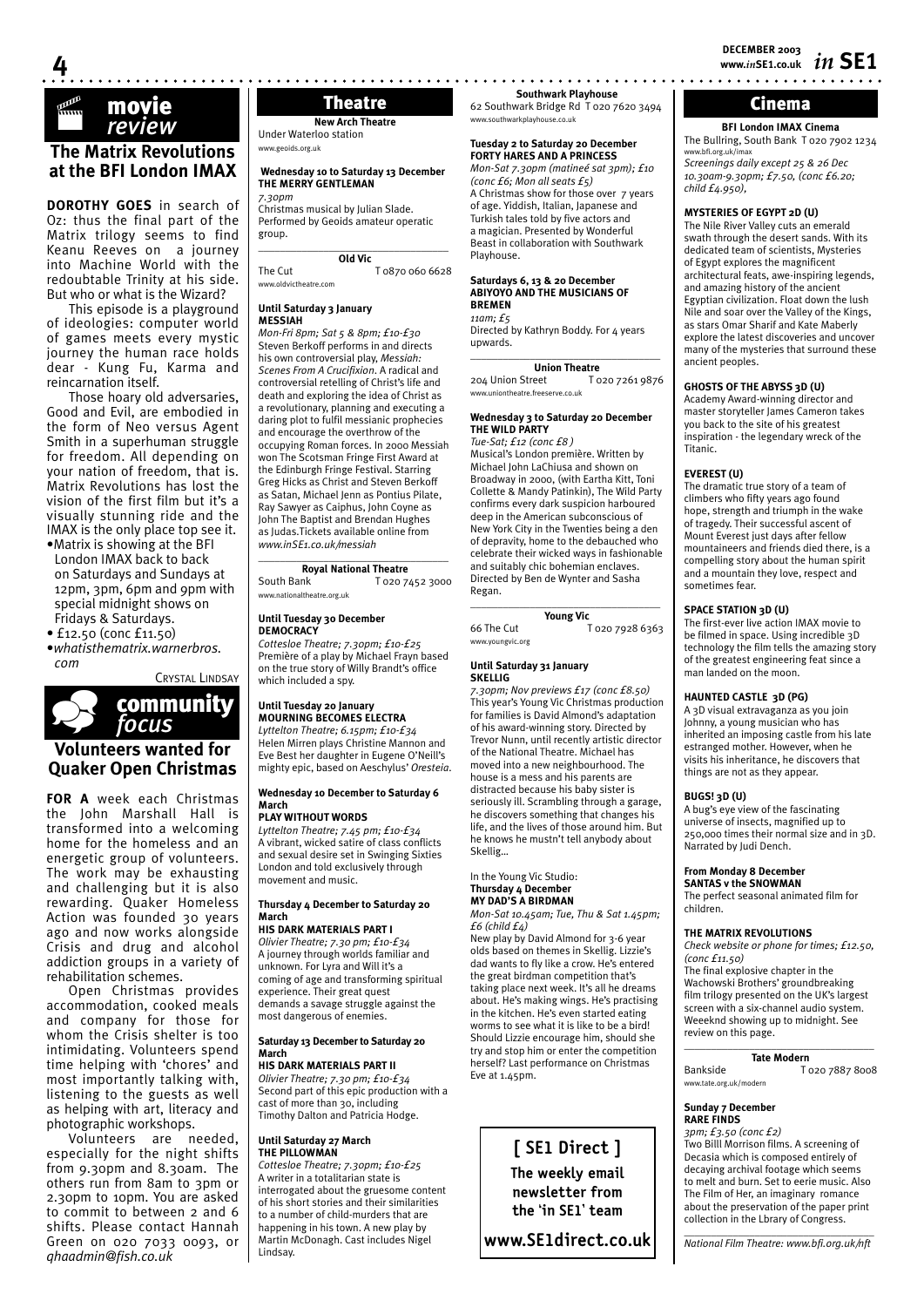### Exhibitions

**Arch Gallery**

37 The Cut 020 7928 9888 w.archgallery.co.uk *Mon-Sat 10am-7pm; free*

**Until Saturday 20 December CHRISTMAS EXHIBITION** Paintings & small sculptures

 $\overline{\phantom{a}}$  , where  $\overline{\phantom{a}}$  , where  $\overline{\phantom{a}}$  , where  $\overline{\phantom{a}}$ **Bankside Gallery**<br>Street T020 7928 7521 48 Hopton Street www.banksidegallery.com *Tue-Fri 10am-5pm; weekends 11am-5pm; free*

**Saturday 6 December to Sunday 4 January**

**A WINTER'S TALE**  A joint Royal Watercolour Society and Royal Society of Painter-Printmakers show. Closed 24-26 December.

\_\_\_\_\_\_\_\_\_\_\_\_\_\_\_\_\_\_\_\_\_\_\_\_\_\_\_\_\_\_\_\_\_\_\_ **Design Museum**

Shad Thames T 0870 833 9955 www.designmuseum.org *Daily 10am -6pm (last admission 5.15pm); £6 (conc £4)*

**Until Sunday 4 January SOMEWHERE TOTALLY ELSE** European design show.

**Until Sunday 11 January THE ONE-LEGGED MILK STOOL** Reinventing the Swiss milking stool.

**Saturday 6 December to Sunday 29 February THE SMITHSONS** 

Influential architects of the 50's and 60's

**Until late 2004 HISTORY OF MODERN DESIGN IN THE HOME** Objects from archives and a look ahead

with Ronan and Erwan Bouroullec. \_\_\_\_\_\_\_\_\_\_\_\_\_\_\_\_\_\_\_\_\_\_\_\_\_\_\_\_\_\_\_\_\_\_\_ **fa projects**

Bear Gardens T 020 7928 3228 www.faprojects.com *Tue-Fri 10am-6pm; Sat 12 noon-5pm*

**Until Saturday 17 January NEAL ROCK**  Pigmented silicon, piped on to deep threedimensional supports using icing bags.

\_\_\_\_\_\_\_\_\_\_\_\_\_\_\_\_\_\_\_\_\_\_\_\_\_\_\_\_\_\_\_\_\_\_\_ **Fashion & Textile Museum** 83 Bermondsey Street T 020 7403 0222 www.ftmlondon.org *Tue-Sun 11am-5.45pm; £6 (conc £4)*

**Until March MY FAVOURITE DRESS** The 20th century's leading designers.

\_\_\_\_\_\_\_\_\_\_\_\_\_\_\_\_\_\_\_\_\_\_\_\_\_\_\_\_\_\_\_\_\_\_\_ **Florence Nightingale Museum**<br>eth Palace Road T 020 7620 0374 Lambeth Palace Road www.florence-nightingale.co.uk *Mon-Fri 10am-5pm; Sat & Sun 11.30am-4.30pm; £4.80 (conc £3.80)*

**Until Wednesday 24 December MARY SEACOLE** Celebrated Crimean War nurse.

\_\_\_\_\_\_\_\_\_\_\_\_\_\_\_\_\_\_\_\_\_\_\_\_\_\_\_\_\_\_\_\_\_\_\_ **Gallery 33** 33 Swan Street T 020 7407 8668 *Mon-Fri 10am-5pm; free*

**Tuesday 1 to Tuesday 23 December CHRISTMAS EXHIBITION** Work for sale suitable as presents.

 $\_$ **The Glass Art Gallery** Weston Street T 020 7403 7555 www.londonglassblowing.co.uk *Mon-Fri 10am-5pm; free*

**Until Sunday 7 December HAIKU & GLASS** Glass artists paired with poets.

**Hayward Gallery**<br>Centre T 020 7921 0600 South Bank Centre www.hayward.org.uk *Daily 10am-6pm (Tue & Wed 8pm); £9 (conc £6)* 

**Until Sunday 18 January SAVED!** Works from the National Art Collections Fund.

 $\overline{\phantom{a}}$  , and the set of the set of the set of the set of the set of the set of the set of the set of the set of the set of the set of the set of the set of the set of the set of the set of the set of the set of the s **Imperial War Museum**<br>**I** ambeth Road **I** D20 3 T 020 7416 5320 www.iwm.org.uk *Daily 10am-6pm; free* 

**Until Sunday 25 January RAVILIOUS: IMAGINED REALITIES** Marking the centenary of the artist's birth.

**Until Sunday 18 April WOMEN & WAR** *£7; (conc £5)* Most ambitious exhibition on this theme.

 $\overline{\phantom{a}}$  , and the set of the set of the set of the set of the set of the set of the set of the set of the set of the set of the set of the set of the set of the set of the set of the set of the set of the set of the s **Llewellyn Alexander Fine Paintings** The Cut T 020 7620 1322 www.llewellynalexander.com *Mon-Sat 10am-7pm; free*

**Until Saturday 6 December EIGHT MAN SHOW** A pre-Christmas selling show.

**Wednesday 10 December to Saturday 3 January EDNA BIZON** Still-lifes, farm animals, flower paintings.

 $\overline{\phantom{a}}$  , and the set of the set of the set of the set of the set of the set of the set of the set of the set of the set of the set of the set of the set of the set of the set of the set of the set of the set of the s **Menier Gallery** 51-53 Southwark Street T 020 7403 5893 www.menier.org.uk

**Until Friday 5 December THE BLOXHAM GALLERIES** Solo exhibition by Willi Kissmer.  $\overline{\phantom{a}}$  , and the set of the set of the set of the set of the set of the set of the set of the set of the set of the set of the set of the set of the set of the set of the set of the set of the set of the set of the s

**Morley Gallery** 61 W'minster Bridge Rd T 020 7450 9226 .<br>www.morleycollege.ac.uk *Mon-Fri 11am-6pm; Sat 12-4pm; free*

**Until Wednesday 10 December LONDON POTTERS** Annual members exhibition

**Purdy Hicks Gallery**<br>Street T 020 7401 9229 65 Hopton Street -<br>ww.nurdyhicks.com *Mon-Fri 10am-5.30pm (Wed 7pm); Sat & Sun 12 noon-5pm; free*

\_\_\_\_\_\_\_\_\_\_\_\_\_\_\_\_\_\_\_\_\_\_\_\_\_\_\_\_\_\_\_\_\_\_\_

**Until Saturday 20 December GALLERY ARTISTS**

**RK Burt Gallery** 61 Union Street T 020 7407 6474 www.rkburt.com *Mon-Fri 10am-5pm*

 $\overline{\phantom{a}}$  , and the set of the set of the set of the set of the set of the set of the set of the set of the set of the set of the set of the set of the set of the set of the set of the set of the set of the set of the s

**Wednesday 3 to Thursday 11 December INNER** Group show.

\_\_\_\_\_\_\_\_\_\_\_\_\_\_\_\_\_\_\_\_\_\_\_\_\_\_\_\_\_\_\_\_\_\_\_

**Royal National Theatre**<br>South Bank To20 T 020 452 3400 www.nationaltheatre.org.uk *Daily; free*

**Until Saturday 6 December STAGE DESIGN**

12 young emerging theatre designers. **Until Saturday 17 January**

**DAZZLE** Jewellery and applied art.

 $\overline{\phantom{a}}$  , and the set of the set of the set of the set of the set of the set of the set of the set of the set of the set of the set of the set of the set of the set of the set of the set of the set of the set of the s **Saatchi Gallery** County Hall T 020 7823 2363 www.saatchi-gallery.co.uk *Daily 10am-8pm (Fri & Sat 10pm); £8.50* 

*(conc £6.50)* **Until Saturday 14 March**

**CHAPMAN BROTHERS: RETROSPECTIVE** Second main exhibition at new gallery.

**www.***in***SE1.co.uk 5 Southbank Printmakers Gallery** Unit 12 Gabriels Wharf T 020 7928 8184 *Daily 11.30am-5.30pm; free*

> **Monday 15 December to Sunday 4 January ARTISTS IN FOCUS** Two printmakers from the co-operative

show original limited editions.  $\overline{\phantom{a}}$  , and the set of the set of the set of the set of the set of the set of the set of the set of the set of the set of the set of the set of the set of the set of the set of the set of the set of the set of the s **Southwark Cathedral Refectory**<br>Montague Close T 020 7367 T 020 7367 6700

www.dswark.org/cathedral *Daily 10am-5pm; free* **Until Sunday 4 January**

**PAUL GILDEA** Paintings of the bridges of London.

 $\overline{\phantom{a}}$  , and the set of the set of the set of the set of the set of the set of the set of the set of the set of the set of the set of the set of the set of the set of the set of the set of the set of the set of the s **Tate Modern** Bankside T 020 7887 8008 www.tate.org.uk *Daily 10am-6pm (Fri & Sat 10pm); free*

**Until Sunday 28 December COMMON WEALTH** *£6 (conc £5; joint ticket with Sigmar Polke £10)* Group show exploring the two words.

**Until Sunday 4 January FIVE ANGELS FOR THE MILLENNIUM** A key installation by Bill Viola.

**Until Sunday 4 January SIGMAR POLKE** *£8 (conc £6; joint ticket with Common Wealth £10)* Many works in the UK for the first time.

**Until Sunday 21 March THE WEATHER PROJECT** Fourth Turbine Hall Unilever commission.  $\overline{\phantom{a}}$  , and the set of the set of the set of the set of the set of the set of the set of the set of the set of the set of the set of the set of the set of the set of the set of the set of the set of the set of the s

**the.gallery@oxo**<br>Oxo Tower Wharf To2 T 020 7401 2255 w.oxotower.co.uk *Daily 11am-6pm; free*

**Until Sunday 14 December PASSION & PATIENCE** Paintings by Jolijn Boxhoorn who works from a studio in Clink Street.

\_\_\_\_\_\_\_\_\_\_\_\_\_\_\_\_\_\_\_\_\_\_\_\_\_\_\_\_\_\_\_\_\_\_\_ **Tom Blau Gallery**

Queen Elizabeth Street T 020 7940 9171 www.tomblaugallery.com *Mon-Fri 10am-6pm; free*

**Thursday 4 December to Saturday 10 January SPIRITS AND GHOSTS: JOURNEYS THROUGH MONGOLIA** Changes and transitions since 1996.

 $\overline{\phantom{a}}$  , and the set of the set of the set of the set of the set of the set of the set of the set of the set of the set of the set of the set of the set of the set of the set of the set of the set of the set of the s **Union Projects**<br>53 Ewer Street To T 020 7928 3388 www.unionprojects.com *Mon-Fri 10am-6pm, Sat 12 noon-5pm*

**Wednesday 17 December to Sunday 22 February**

**FINAL CUTS** Work by Katharina Grosse, Bernhard Martin, Marco Papa and Roberta Silva. Curated by Milovan Farronato.

\_\_\_\_\_\_\_\_\_\_\_\_\_\_\_\_\_\_\_\_\_\_\_\_\_\_\_\_\_\_\_\_\_\_\_ **The Walk Gallery** 23 King Edward Walk T 020 7928 3786 .<br>w.walkgallery.com *Mon-Fri 10.30am-6.30pm; free*

**Until Friday 19 December JOHN ARNOLD, DAVID CARR, MIKE NOWLES & PETER PRENDERGAST**

The four artists met at the Slade School.  $\_$ 

**Waterloo Gallery**<br>14 Baylis Road To<sub>2</sub> T 020 7723 4400 *Mon-Sat 11am-6pm; £5 (concs £4)*

**Until Saturday 20 December VISIBLE THOUGHT** Thirty of Rudolf Steiner's Blackboard Drawings 1919-24. First showing in London.

# **Exhibition**<br>*review*

### **Eric Ravilious at the Imperial War Museum**

**THE ERIC** Ravilious exhibition marks the artist's centenary and is at the Imperial War Museum as he was a war artist with his life cut short during the Second World War.

In 1928 he began working on murals (now lost by bombing) for Morley College. They were 'opened' by the Prime Minister Stanley Baldwin. Soon after Ravilious was commissioned to produce a Coronation mug for Edward VIII's coronation. When this did not happen the design was altered to celebrate George VI's crowning. So popular was the decoration that it was reused for Elizabeth II's Coronation and Golden Jubilee.<br>This ve

very enjoyable exhibition includes the Alphabet nursery mug still found in many homes. Watercolours and lithographs of the countryside show a world of steam engines, delightful shops and white horses on chalk hillsides.

• *Eric Ravilious: Imagined Realities* is at the Imperial War Museum until Sunday 25 January; admission free. LEIGH HATTS



# **Colombo Street**

**THE VERY** attractive Prince Albert in Colombo Street has window boxes with greenery and the view from inside through the big windows is of Christ Church Garden. This pub, alongside the Colombo Sports Centre and closed for a time, reopened last summer. English and Thai food is served at lunchtime and you can order from your seat which cuts queues at the bar. Five jacket potatoes include chicken, bacon and cheese (£3.50); baguettes include ham and tomato (£3.50) and all burgers (from £3.95) come in a sesame seed roll. Sirloin steak is cooked to order and comes with thick cut chips, mushrooms and a side salad (£6.95). There is a good wine list and real ales.The good value Big Breakfast (£4.95) can be enjoyed at lunchtime. The Thai menu, complete with a pot of Jasmine tea, is also served in the evening from 5.30pm when at this time of the year candles in the window create a cosy feel. •The Prince Albert, Colombo St

•T 020 7564 7069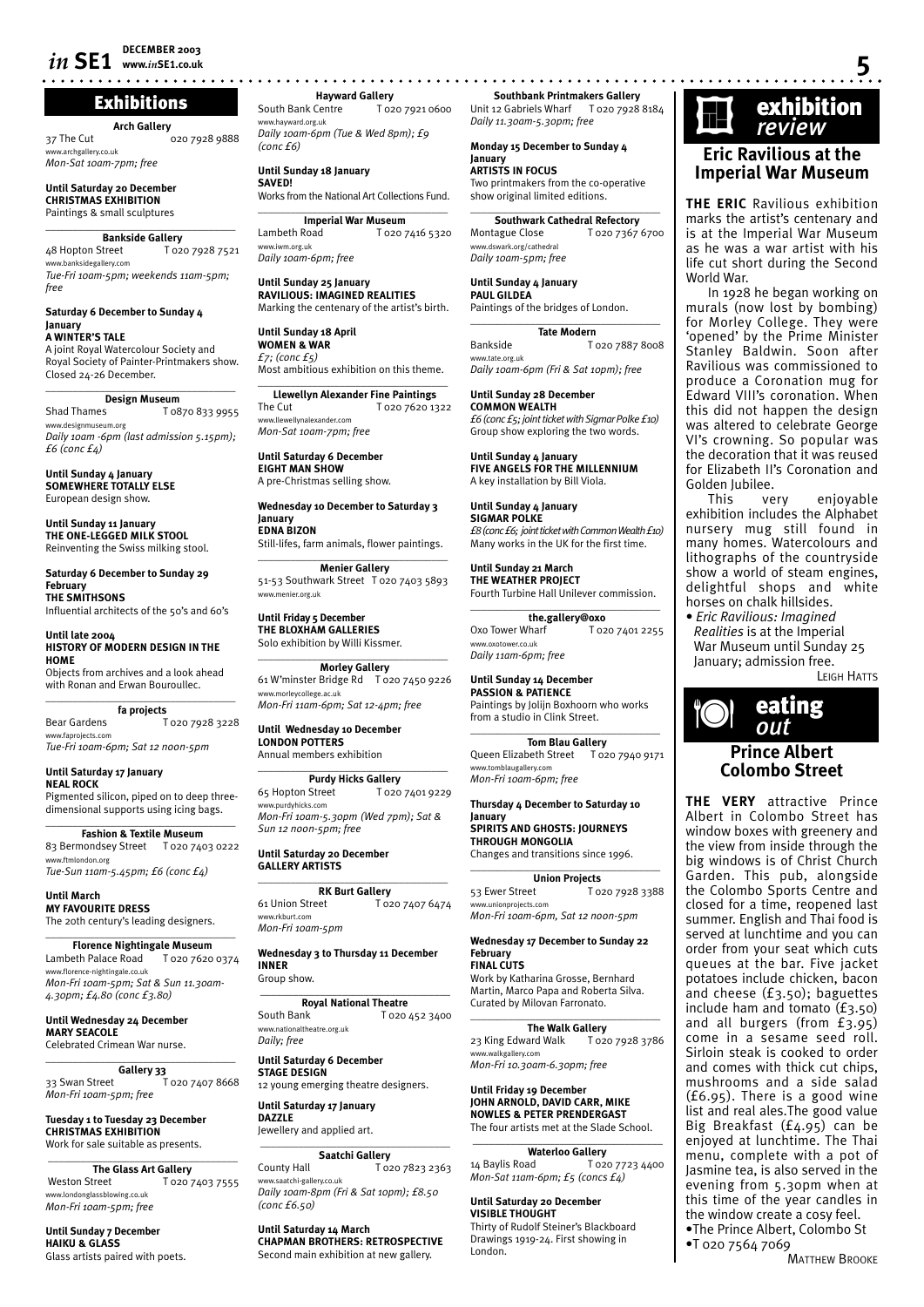### Events for Children

**Design Museum**

Shad Thames T 0870 833 9955 w.designmuseum.org

### **Sundays 7, 14, 21 December DESIGNING CHRISTMAS**

*2-5pm; £6 (child £4)*

Christmas decoration workshops for

children. Booking essential on 7940 8782  $\_$ **Florence Nightingale Museum**

Lambeth Palace Road T 020 7620 0374 www.florence-nightingale.co.uk

### **Saturday 13 & Sunday 14 December. CHRISTMAS SPIRIT**

*1-3pm; £4.80 (conc £3.80)* Drop-in art workshops. On Saturday learn about the amazing work of Florence Nightingale, Mary Seacole and the Nightingale nurses and make an angel in their image to look after your tree. On Sunday learn about the Victorian cracker. Also informal carol-singing session including Victorian favourites.

 $\overline{\phantom{a}}$  , and the set of the set of the set of the set of the set of the set of the set of the set of the set of the set of the set of the set of the set of the set of the set of the set of the set of the set of the s **Imperial War Museum**<br>Lambeth Road **I** 020 7 T 020 7416 5320 www.iwm.org.uk

**Saturday 13 to Friday 19 December ARCHIE**

*11am-4pm; free* Actors from Heartstone lead children round the Museum as they tell the tale of Archie, a story of friendship and sport at a time of world changing events. Suitable for families with children aged 8 - 12. Heartstone is an organisation that creates programmes aimed at creating greater understanding across cultures. *www.heartstone.co.uk*

### **Saturday 20 to Tuesday 23 & Saturday 27 & Sunday 28 December A WOMAN'S WARTIME CHRISTMAS**

*11am-3.30pm; free* Meet an actor in role and find out what Christmas was like during the Second World War.

 $\_$ **Sure Start West Bermondsey** 40 Tabard Street T 020 7407 2586 www.surestart.gov.uk

### **Monday 15 & Tuesday 16 December ABIYOYO AND THE MUSICIANS OF BREMEN** *1pm; £1*

Special perfotrmances of Christmas show at Southwark Playhouse for accompanied children aged 2.5 to 4 years old living in Sure Start zone boundary (St. Thomas Street, New Kent Road, Borough High St/ Newington Causeway Tower Bridge Road). Advance booking essential on 020 7407 2335 or 020 7407 2586. See page 4 for theatre listing.

# **environment**<br> *Watch* **Music** *Watch* **(***Cinema Organ S* **Cinema Organ S** Edric Hall, LSB University, I

### **A simpler Christmas**

**THERE IS** so much commercial pressure at Christmas that perhaps we need to celebrate this ancient festival in simpler ways by spending less and enjoying what someone has called "richness in moderation". Here then are some suggestions away from the mad chaos of Oxford Street and the desire to mark up just one more notch on your overextended credit card.

Firstly, connection with nature. This is difficult in a big city but not impossible. You could go for long walks by the river or volunteer to garden with Waterloo Millennium Green or Bankside Open Spaces Trust. Perhaps now is the time to to make your own cards and little gifts You don't have to be an artistic genius to do so and it's great fun. Sean Kelly Gallery in London Road sell most art materials and an extraordinary array of stationery is available at nearby Tab by St George's Circus. You can also rediscover the joys of cooking in our takeaway society by enrolling for a cookery course at Morley College which also offers a variety of one-day courses which would make a lovely present. If it's sweet little fripperies you seek as presents then Twice The Siren in Lower Marsh is the place – they have candles, accessories, soft toys and enchanting jewellery.

And for something unusual why not try St James's Tea Shop in Blackfriars Road. As well as teas and coffees they sell blue and white china, accessories and books. You can even pay for someone to attend a tea tasting session (£8). Last but not least is the Tibetan Buddhist Centre in Carlisle Lane. Visitors can use the sanctuary or the library. There is something here that no amount of money can buy.

**ANNE CRITCHLEY** 

**Cinema Organ Society** Edric Hall, LSB University, Borough Road www.cinema-organs.org.uk

**Saturday 6 December ORGAN RECITAL**

*3pm; £6* John Mann on the Mighty Wurlitzer from the Trocadero in New Kent Road.

### **\_\_\_\_\_\_\_\_\_\_\_\_\_\_\_\_\_\_\_\_\_\_\_\_\_\_\_\_\_\_\_\_\_\_\_ Hay's Galleria**

Tooley Street T 020 7940 7700 www.haysgalleria.co.uk

### **Tuesdays & Thursdays CAROL CONCERTS**

*1-2pm; free* Children from London schools sing Christmas carols during lunchtime. Charles Dickens School sing on Thursday 4 December and Snowsfields School on Tuesday 9 December. Last concert on Thursday 18 Decermber.

### $\_$ **St George's RC Cathedral**

Lambeth Road T 020 7928 5256 www.southwark-rc-cathedral.org.uk

**Friday 5 December GUILDHALL MUSICIANS** *1.05pm; free*

**Friday 12 December ROYAL HOLLOWAY CHOIR** *1.05pm; free* Music for Christmas.

### **Saturday 20 December ORGAN RECITAL**

*1.05pm; free* Nicholas O'Neill from St George's.

**\_\_\_\_\_\_\_\_\_\_\_\_\_\_\_\_\_\_\_\_\_\_\_\_\_\_\_\_\_\_\_\_\_\_\_ St George the Martyr** Borough High Street T 020 7407 2796 www.stgeorgethemartyr.co.uk

**Every Thursday LUNCHTIME RECITALS** *1pm; free*

Thu 4: **Students from Trinity College of Music**  Thu 11: **Michiko Kobayashi** (violin)

Thu 18: **Lunchtime Christmas Carol Service**

Thu 25: **No recital** (Christmas Day)

Collection for charities. *www.chorusmundi.ukf.net* \_\_\_\_\_\_\_\_\_\_\_\_\_\_\_\_\_\_\_\_\_\_\_\_\_\_\_\_\_\_\_\_\_\_\_ **Southwark Cathedral**<br>Montague Close T 020 7 T 020 7367 6700 w.dswark.org/cathedral

**St John's Waterloo**<br>To2c Waterloo Road

www.stjohnswaterloo.co.uk **Every Wednesday LUNCHTIME RECITAL** *1.10pm; free*

Wed 3: To be announced Wed 10: **Peter Sparks** (clarinet) Wed 17: **Jo Greenberg** (horn); **Christian Halstead** (violin) **& James Longford** 

**Wednesday 10 December MORLEY COLLEGE CHOIR**

from Handel's Messiah. **Sunday 14 December FESTIVAL OF CAROLS** *5pm; free (retiring collection)* Chorus Mundi choir is joined by Lungandan Choir and St John's Youth Choir. Includes a first performance of Paul Ayres setting of Shakespeare's words. Mulled wine and mince pies afterwards.

Morley College Choir conducted by Gregory Platt. Programme includes John Rutter's Gloria, The motel -In Ecclesiis -Gabrieli and several popular choruses

(piano)

*8pm; £5*

T020 7928 2003

**Monday 1 December ORGAN RECITAL** *1.10pm; free* Stephen Disley.

**Monday 8 December ORGAN RECITAL**

*1.10pm; free* Peter Wright.

### **Thursday 11 December SEAFARERS' CANDLELIT CAROL CONCERT**

*7.30 pm; £15 & £35*  Candle-lit carol concert with the Cathedral Girls' Choir. In presence of patron HRH THe Princess Royal. See Southside Diary opposite. *www.missiontoseafarers.org*

**Friday 19 December CATHEDRAL CHOIR CONCERT** *7.30pm; tickets from 020 7367 6703.*

### **Subscribe to** *in* **SE1**

To receive the next 12 issues by post in the UK please send a cheque for £6 to the address below, made payable to *in* **SE1**. Please specify starting issue.

*in* **SE1**, 27 Blackfriars Road, London SE1 8NY



### *Looking for a new direction for 2004?*

**Find your new direction at Morley College. There are hundreds of courses that you can join in January 2004. Here are just a few of them that you can enrol on now: Humanities**: Media Studies, Radio Studies, Photography, Video Production

**Visual Art**: Polystyrene Relief Sculpture, Experimenting in 3-Dimensions, Bronze Casting **Drama**: Shakespeare at the Globe, Theatre School

**Dance**: African Caribbean, Ballroom, Contemporary, Egyptian, Jazz and South Asian dance

*Call or email now for our course guide, or check our website for course details*

Morley College, 61 Westminster Bridge Road, London SE1 7HT, tel: 020 7450 1889 fax: 020 7928 4074 Email: enquiries@morleycollege.ac.uk web: www.morleycollege.ac.uk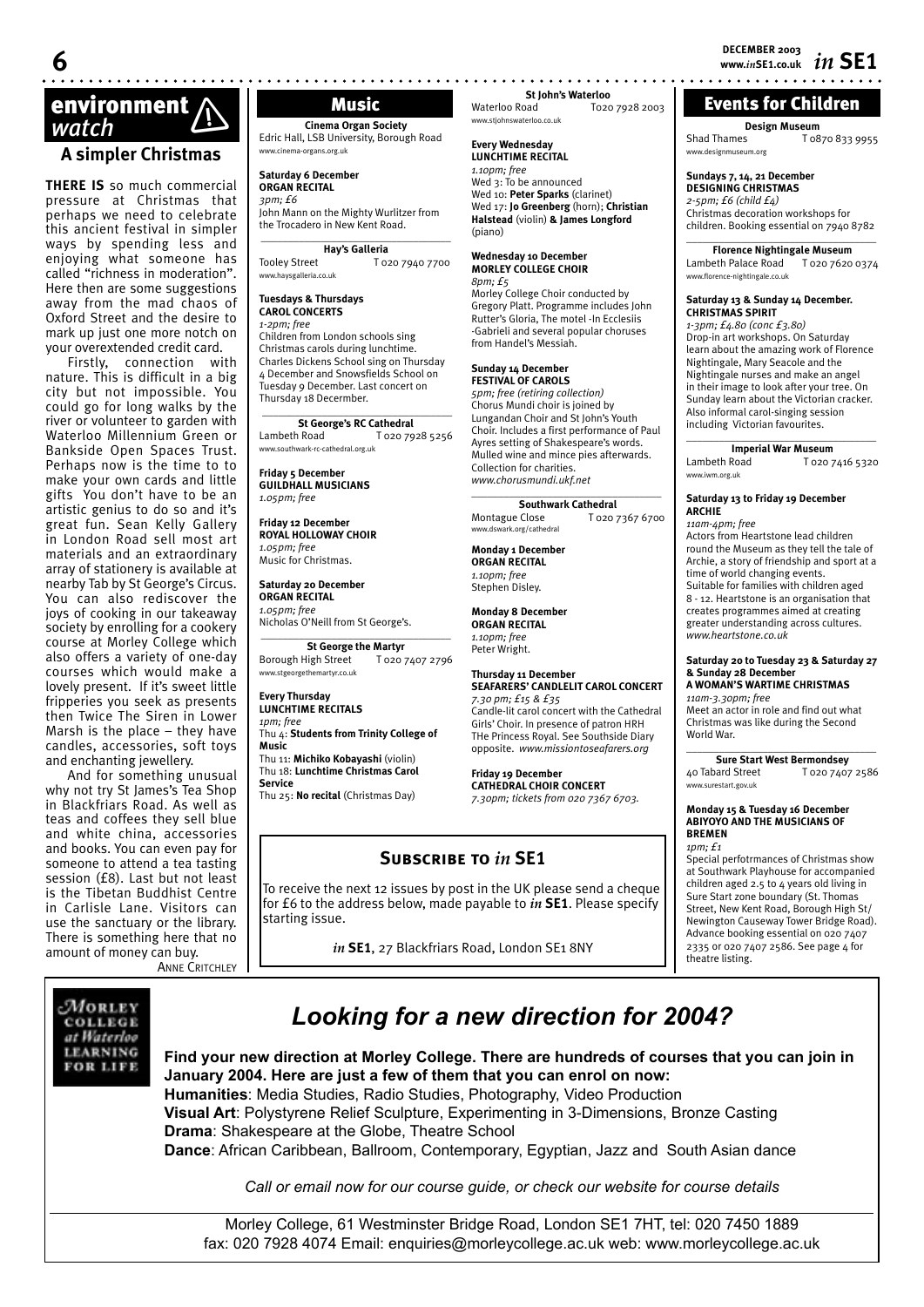### Special Events

**Bankside**

### **Monday 22 December FROST FAIR**

*12-10pm*

Riverside fair in front of Globe with craft and food stalls, street theatre, carols, bell ringing, art and tree dressing. Lunchtime activities for children from 12 noon. From 6.30pm there will be mulled wine and chestnuts available. See news story on page 1.  $\overline{\phantom{a}}$  , and the set of the set of the set of the set of the set of the set of the set of the set of the set of the set of the set of the set of the set of the set of the set of the set of the set of the set of the s

**Bankside Gallery**<br>102 A8 Hopton Street T 020 7928 7521 www.banksidegallery.com

### **Thursday 11 December WINTER'S TALE SHOPPING EVENT**

*6-8pm; free* Mulled wine and mincepies, extra arts and craft works as well as watercolours and prints at reasonable prices.

 $\_$ **Bankside Residents Forum** Bankside Hse, Sumner St T 020 7928 9528

### **Monday 8 December OPEN MEETING**

*6.30pm*

The evening for all Bankside residents includes the latest on the Southwark UDP (Unitary Development Plan), a chance to meet the new Bankside Wardens and an exhibition of the current proposals for Blackfriars Station and railway bridge with an opportunity to give your views.

 $\overline{\phantom{a}}$  ,  $\overline{\phantom{a}}$  ,  $\overline{\phantom{a}}$  ,  $\overline{\phantom{a}}$  ,  $\overline{\phantom{a}}$  ,  $\overline{\phantom{a}}$  ,  $\overline{\phantom{a}}$  ,  $\overline{\phantom{a}}$  ,  $\overline{\phantom{a}}$  ,  $\overline{\phantom{a}}$  ,  $\overline{\phantom{a}}$  ,  $\overline{\phantom{a}}$  ,  $\overline{\phantom{a}}$  ,  $\overline{\phantom{a}}$  ,  $\overline{\phantom{a}}$  ,  $\overline{\phantom{a}}$ **Bernie Spain Gardens & Oxo Tower Wharf** South Bank www.oxotower.co.uk

### **Until Sunday 21 December TRADITIONAL FAMILY FUNFAIR**

*12 noon-10pm* Enjoy family rides and Victorian-style funfair stalls such as coconut shy, candy floss and hoopla.

### **Wednesday 17 December to Sunday 11 January**

**CABARET MECHANICAL FESTIVAL**

*Daily (except 25, 26 Dec & 1 Jan); 11am-6pm; free* Contemporary automata, moving toys and kinetic sculpture. A programme of talks and workshops will be announced.

### \_\_\_\_\_\_\_\_\_\_\_\_\_\_\_\_\_\_\_\_\_\_\_\_\_\_\_\_\_\_\_\_\_\_\_ **Blackfriars Settlement**

1 Rushworth Street T 020 7928 9521 www.blackfriars-settlement.org.uk

### **Thursday 4 December**

**XMAS FAIR** *1-4pm; free* Baked food, handmade Christmas cards, crafts and White Elephant stall.

### Talks & Meetings

**Design Museum**<br>Shad Thames **T** 02 T 020 7940 8783 www.designmuseum.org

**Monday 15 December**

### **FRANK NUOVO**

*7.15pm; £10 (conc £6)* Nokia's head of design discusses how he transformed the mobile. \_\_\_\_\_\_\_\_\_\_\_\_\_\_\_\_\_\_\_\_\_\_\_\_\_\_\_\_\_\_\_\_\_\_\_

**Tate Modern** Bankside T 020 7887 8008 www.tate.org.uk

### **Thursday 4 December CARSTEN HÖLLER**

*6.30pm; £7 (conc £4)* Carsten Höller, one of the artists included in the Common Wealth exhibition, talks about his work creating community experiments. Booking on 020 7887 8888.

John Marshall Hall, Christ Church<br>Blackfriars Road T 020 8761 6565 27 Blackfriars Road

### **Saturday 6 December FEAST OF ST NICHOLAS**

*7.30pm: £27.50* A rare chance to celebrate Christmas Elizabethan-style on the Feast of St Nicholas. Dinner and banquet sweetmeats prepared with 21st century tastes in mind; costumed dancers, 'Peterkin the Fool' jester, music, and dancing. Advance booking by Thursday 4 December on 020 8761 6565 or email *dancers@gbz.demon.co.uk*  $\overline{\phantom{a}}$  , and the set of the set of the set of the set of the set of the set of the set of the set of the set of the set of the set of the set of the set of the set of the set of the set of the set of the set of the s

**Chaplin Close Community Hall** Chaplin Close

### **Saturday 6 December CHRISTMAS FAIR** *12-4pm; free*

Gift stalls and refreshments.

 $\overline{\phantom{a}}$  , and the set of the set of the set of the set of the set of the set of the set of the set of the set of the set of the set of the set of the set of the set of the set of the set of the set of the set of the s **Living Space** 1 Coral Street , Waterloo Road

### **Saturday 6 December WATERLOO COMMUNITY CONFERENCE** *10am; free*

Waterloo Community Regeneration Trust holds a Waterloo Community Conference from 10 to 1pm. A chance for groups and individuals to find out what WCRT does and how it can help. More details on 020 7202 6900.  $\_$ 

### **Lower Marsh Market**<br>Lower Marsh Tozo:

T 020 7202 6923 www.lower-marsh.co.uk

**Thursday 4 December CHRISTMAS EVENING** *5.30-8pm* 

Late night shopping as the Salvation Army Band plays Christmas favourites and the traders in Dickens' costumes roast chestnuts. Free Hot Sangria and Mince Pies served outside Cubana.

**\_\_\_\_\_\_\_\_\_\_\_\_\_\_\_\_\_\_\_\_\_\_\_\_\_\_\_\_\_\_\_\_\_\_\_ London Glassblowing** Weston Street T 020 7403 7555 www.londonglassblowing.co.uk

### **Until Sunday 7 December GLASSBLOWING OPEN WEEK** *11am-5pm; free*

Glassblowing demonstrations and sale. **\_\_\_\_\_\_\_\_\_\_\_\_\_\_\_\_\_\_\_\_\_\_\_\_\_\_\_\_\_\_\_\_\_\_\_**

**Museum of Garden History**<br>th Palace Road T 020 7401 8865 Lambeth Palace Road www.museumgardenhistory.org

### **Wednesdays 3 & 10 December**

**CHRISTMAS EVENINGS** *6-9pm; free* Morley College Singers perform during the garden shopping evening when the café serves medieval themed Christmas food and non-alcoholic mulled wine.

# **Join the London SE1 Forum**

*for discussion of all aspects of SE1 life*

# *www.London-SE1.co.uk/forum*

**Old Operating Theatre**<br>
omas Street T 020 7955 4791 9a St Thomas Street

### **Thursday 4 December**

www.thegarret.org.uk

**SALON 2003** *7.30pm; £7 (conc £5)*

Jake Chapman in conversation with Cosey Fanni Tutti. An annual meeting-of-theminds celebrating dissonant visions and radical thinkers. Curated by cult author Jack Sargeant, in collaboration with Simon Kane, founder of Salon 2002.  $\overline{\phantom{a}}$  , and the set of the set of the set of the set of the set of the set of the set of the set of the set of the set of the set of the set of the set of the set of the set of the set of the set of the set of the s

**St Jude's Community Centre**<br>rge's Road<br>T 020 7928 9840 St George's Road

### **Saturday 13 December CHRISTMAS SALE**

*12 noon; 20p* Tombola, craft stalls, food and refreshments. Father Christmas visiting.

 $\overline{\phantom{a}}$  , and the set of the set of the set of the set of the set of the set of the set of the set of the set of the set of the set of the set of the set of the set of the set of the set of the set of the set of the s **Shakespeare's Globe** New Globe Walk T 020 7401 9919 www.shakespeares-globe.org

### **Until Monday 22 December FOOD & CRAFT MARKET**

*nn; free* Food and craft stalls in the decorated exhibition space under the Globe theatre.

 $\_$ **Southwark Cathedral**<br>Close T 020 7367 6700 Montague Close www.dswark.org/cathedral

### **Sunday 7 December CHRISTMAS FAYRE**

*12.30-3pm; free* Food, book and gift stalls. Mulled wine and mince pies. Friends of Cathedral event. **\_\_\_\_\_\_\_\_\_\_\_\_\_\_\_\_\_\_\_\_\_\_\_\_\_\_\_\_\_\_\_\_\_\_\_**

**Waterloo Millennium Green** Waterloo Road

### **Sunday 14 December CHRISTMAS CELEBRATION** *12-4pm; free*

Football tournament, theatre workshop, games on the green, tree dressing, entertainment by Morley College, carol singing. Also warming refreshments in the Living Space. Includes a visit by Father Christmas.

Merry Christmas and a Happy New Year from all at Bankside Press



The Princess Royal will be at the Mission to Seafarers Christmas Carol Concert at Southwark Cathedral on Thursday 11 December. The Princess is the patron of the charity which has been helping sailors who are victims of the Iraq War. Tickets are available from 020 7248 5202.

\* \* \* Gareth Machin, formerly of the Bristol Old Vic, is the new Artistic Director at the Southwark Playhouse which is celebrating its tenth anniversary. He takes over from Thea Sharrock who was the youngest artistic director in charge of a theatre. "Southwark Playhouse is an extremely special place – the jewel of SE1" says Thea. \* \* \*

Tas has opened a branch outside SE1. The new restaurant is a Tas Pide and can be found in Farringdon Road on the edge of the City. Tas is following Konditor & Cook which has also opened a branch on the City fringe at nearby in Gray's Inn Road. \* \* \*

Blackfriars Station should be accessible from Bankside from 2012. It is 137 years since the first Blackfriars Station, which was on the south side, closed. Under the latest Thameslink plans, to be considered by Bankside Residents' Forum this month, the platforms will be extended south to the Thames Path.